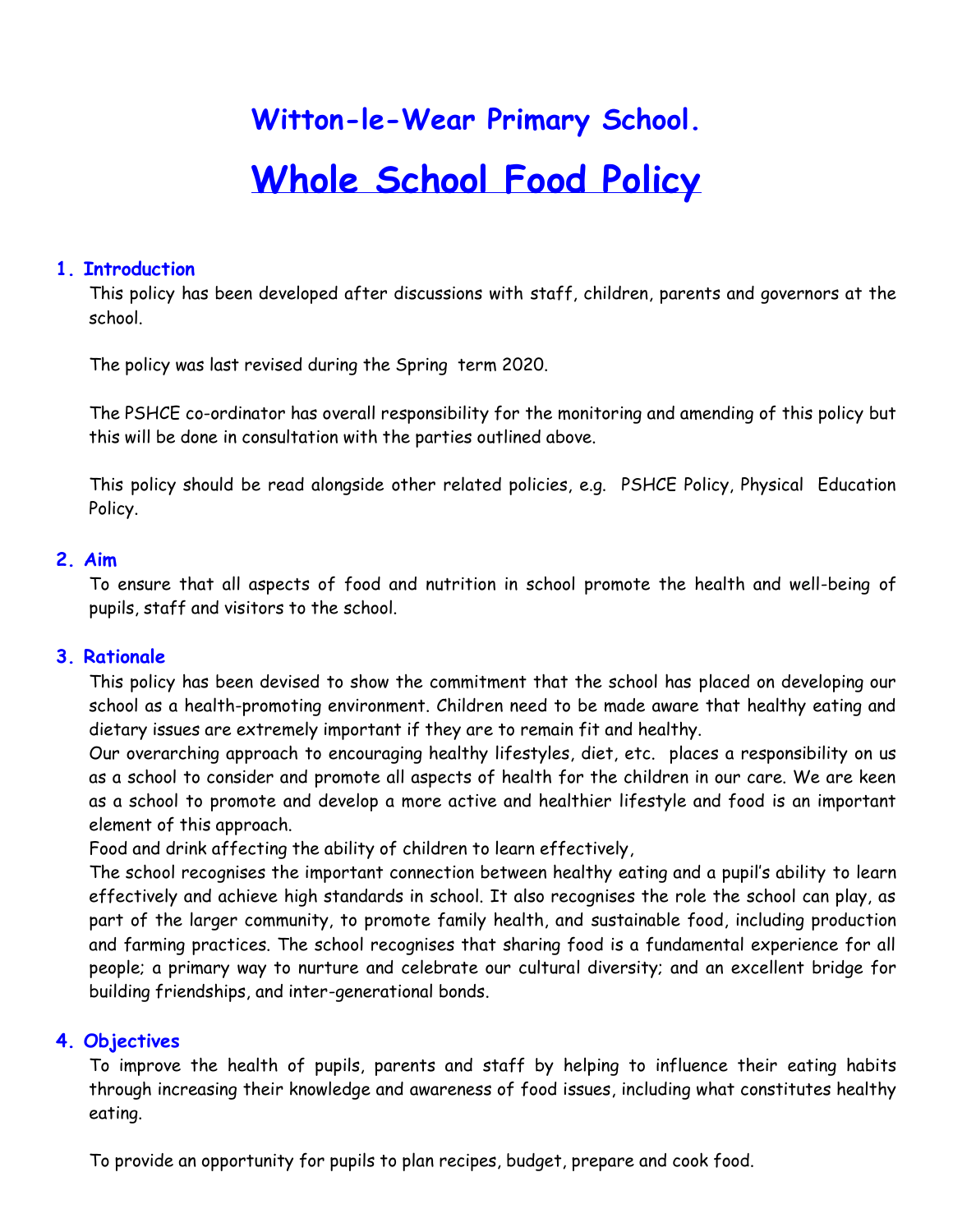To increase pupils' knowledge of food production, manufacturing, distribution and marketing practices, and their impact on both health and the environment.

To ensure pupils are well nourished at school, and that every pupil has access to safe, tasty, and nutritious food, and a safe, easily available water supply during the school day.

The school also has the facility available to be able to offer children a carton of school milk on a daily basis if parents wish for this to take place. This is provided free of charge for those children designated as Pupil Premium, and as a cost option for other families / individuals if required. This is provided in conjunction with' Cool Milk.'

To ensure that food provision in the school reflects the ethical, cultural and medical requirements of staff and pupils e.g. religious, ethnic, vegetarian, medical, and allergenic needs.

To make the provision and consumption of food an enjoyable and safe experience in a pleasurable and dedicated environment.

To introduce and promote practices within the school to reinforce these aims, and to remove or discourage practices that do not support them.

To monitor menus and food choices to inform policy development and provision.

#### **5. Guidelines**

The school will ensure that the objectives of this policy are being met through the following ways:

PSHCE co-ordinator and Head teacher monitoring on an ongoing basis.

Discussions with staff on both an informal basis, and in a more formal setting such as staff meetings, etc.

Food issues are taught within school in a cross-curricular way where appropriate, and in specific lessons where required. The school works with outside agencies where appropriate to allow the children to find out more about food sources, healthy diet and lifestyle issues. This can take the form of visits by chefs, food providers, links with food festivals, visits to supermarkets, etc.

The school actively promotes healthier food choices during the day in the following ways:

- Lunch times: School meals and packed lunches are monitored by the Head teacher, PSHCE co-ordinator and lunchtime staff on an ongoing basis, and healthy choices are actively promoted through discussions with children themselves, liaison with Taylor Shaw, ( our current meals provider ), and listening to the views of parents and governors on this issue.
- Break times: All children in the school currently have the opportunity to have fruit every morning as part of the National Fruit Scheme. Children are not allowed to bring any kinds of sweets or drinks from home and the school has no facilities for vending machines, etc. As stated earlier, milk is provided for children where requires through the Cool Milk scheme.